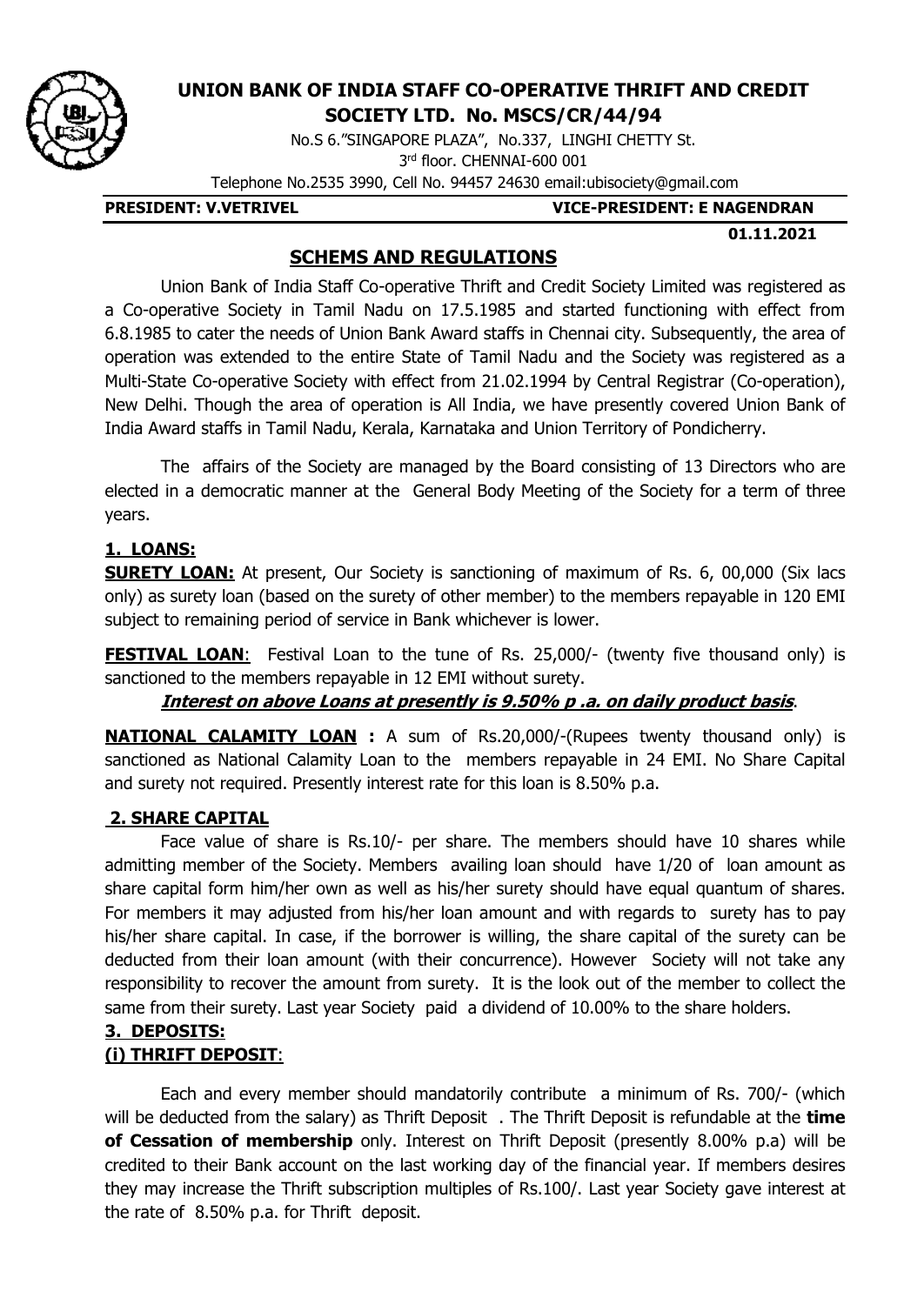#### **(ii) UNIT DEPOSITS:**

Members availing loan should have 1/20 loan amount as Unit Deposit as additional security form him/her as well as his surety For members it may adjusted from his/her loan amount and with regards to surety has to pay his/her Unit Deposit. In case, if the borrower is willing, the Unit Deposit of the surety can be deducted from their loan amount (with their concurrence). However Society will not take any responsibility to recover the amount from surety. It is the look out of the member to collect the same from their surety. Last year Society gave interest at the rate of 8.50% for Unit Deposits.

#### **(iii) GENERAL DEPOSITS**:

Society is accepting FDR, DRIC and Cumulative Deposits Schemes from the members. The minimum amount for FDR an DRIC is Rs. 5,000/- and in multiples of thousands. In the case of Cumulative Deposit, the minimum monthly contribution is Rs. 100/- and multiples of hundreds. Monthly interest on FDR will be paid only on deposits of Rs. 50,000/- and above (single receipt). In other cases, quarterly interest will be paid in the month of June, September, December and March. Interest will be credited to their Bank accounts in the last working day of the month in which the interest is due. Premature withdrawals and Loan against Deposits (LAD ) upto 90% of the deposit amount are allowed at the discretion of the Board of Directors. Presently the Interest rate on deposits is 8.00% p.a).

#### **4. WELFARE SCHEMES:**

#### **(i) SURETY RELIEF FUND:**

An amount of Rs.120/- per year **(non-refundable)** is collected from the members (Rs.10/- per month). The accumulation from this Fund will be utilised to give relief to the surety of the absconding/dismissed/suspended from the Bank (members more than 2 continuous years).Members cannot withdraw from this Scheme during the tenure of their membership. Normally many Societies recovered members loan amount of the defaulter from their sureties. But our society it is adjusted from the surety relief fund provision with the approval of Board Directors.

#### **(ii) DEATH RELIEF FUND & FW FUND**

Every member shall subscribe to the fund at the rate of Rs.350/-per month **(Refundable)**. It becomes recoverable along with the other dues of the Society. Members cannot withdraw from this Scheme during the tenure of their membership.

 If a member is deceased, a sum of Rs.3,00,000/- (Rupees three lakhs only) or 20 times of their total subscription paid to this fund whichever is less will be released from the above Death Relief Fund Scheme to the nominee/legal heir/s by the Board after adjusting the dues to the Society, if any. Amount will be paid first come first served basis subject to availability of funds in Death Relief Fund and FW fund scheme.

#### **OWN PREMISES:**

The Society is having its own premises measuring 714 sq. Ft. flat at the above address.

#### **SOCIETY ACCOUNTS:**

The account of the Society is fully computerised and the financial year is April to March. **TERMS AND CONDITIONS FOR ADMISSION OF MEMBERS AND SANCTION OF LOANS**

1. Membership application forms in the prescribed format, duly filled in, should be sent to the Society along with a Demand Draft for Rs. 125/- favouring the Society being the cost of 10 shares @Rs.10/- per share and Admission Fee of Rs. 25/-. Membership will be admitted after the confirmation of service in the Bank.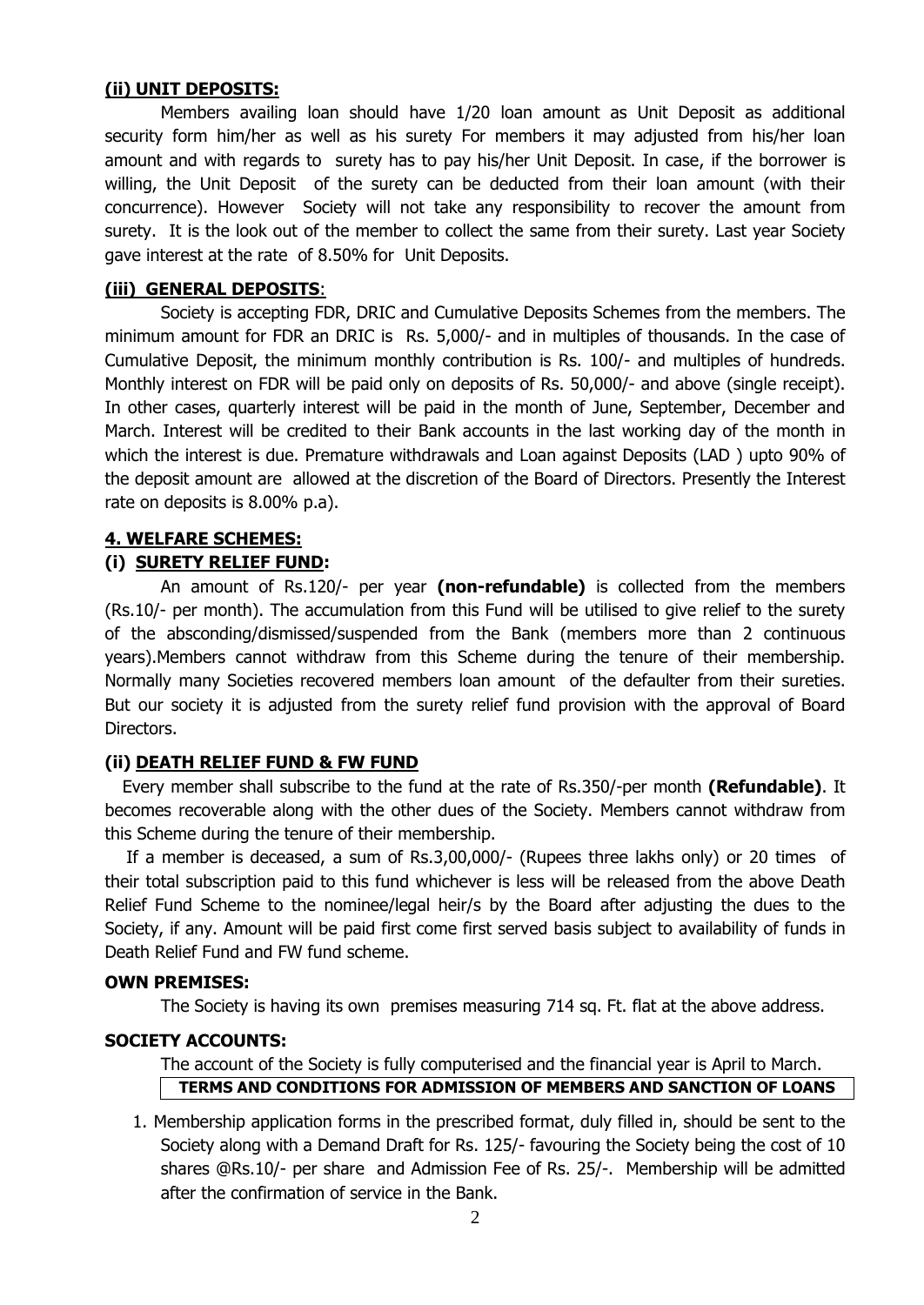- 2. Admission of Membership is the prerogative of the Board of Directors. If a member desires to close his/her membership, it will be closed after completion **of three years from the date of membership.**
- 3. Employees applying for Membership should not be a member of any other Co-operative Thrift and Credit Society (i.e.**Dual membership is not allowed)**
- 4. The following terms and conditions is for sanctioning loan
	- $\triangleright$  For the new members loan will be sanctioned only after recovering one subscription from the pay of concern members as well as their surety's .
	- $\triangleright$  For members who have completed 13 years' service in Bank we may sanction surety loan initially Rs.1.00.000/- and then next increased surety loan another upto maximum of Rs.1.00.000/-after completion of 8 months from the date of membership. Renewals may allow after 4 months.
	- $\triangleright$  For members who have completed less than 13 years' service in Bank we may sanction surety loan initially Rs.50,000/- and then next increased surety loan another upto maximum of Rs.50,000/-after completion of 8 months from the date of membership. Renewals may allowed after 4 months.
	- $\triangleright$  For special case like marriage, medical and education purpose for sanction loan of a 2,00,000/- may be consider in the board
	- $\triangleright$  Renewal in the case of surety loan is allowed only completion of four months from the date of last loan availed. If a member wants o renew it before 4 months of last loan sanctioned, the entire outstanding amount of loan has to be adjusted by the member.
		- The selection of Surety is at the discretion of members while availing the loan. The surety should be a member of the Society and should have  $1/20<sup>th</sup>$  loan amount as share capital and 1/20<sup>th</sup> loan amount as Unit Deposit.
- 5. All deductions towards subscriptions and dues to the Society should be through **"** Union Parivaar - HRMS Pachage**"** only.
- 6. Members availing loan should have 1/20 of loan amount as share capital form him/her own as well as his/her surety should have equal quantum of shares. For members it may adjusted from his/her loan amount and with regards to surety has to pay his/her share capital. In case, if the borrower is willing, the share capital of the surety can be deducted from their loan amount (with their concurrence). However Society will not take any responsibility to recover the amount from surety.
- 7. Members availing loan should have 1/20 loan amount as Unit Deposit as additional security form him/her as well as his surety For members it may adjusted from his/her loan amount and with regards to surety has to pay his/her Unit Deposit. In case, if the borrower is willing, the Unit Deposit of the surety can be deducted from their loan amount (with their concurrence). However Society will not take any responsibility to recover the amount from surety. It is the look out of the member to collect the same from their surety.
- 8. Take home pay should not be less than 25% of the gross salary, after taking into consideration the instalments towards the Society.
- 9. The Society recovery should not exceed 50% of the gross salary.